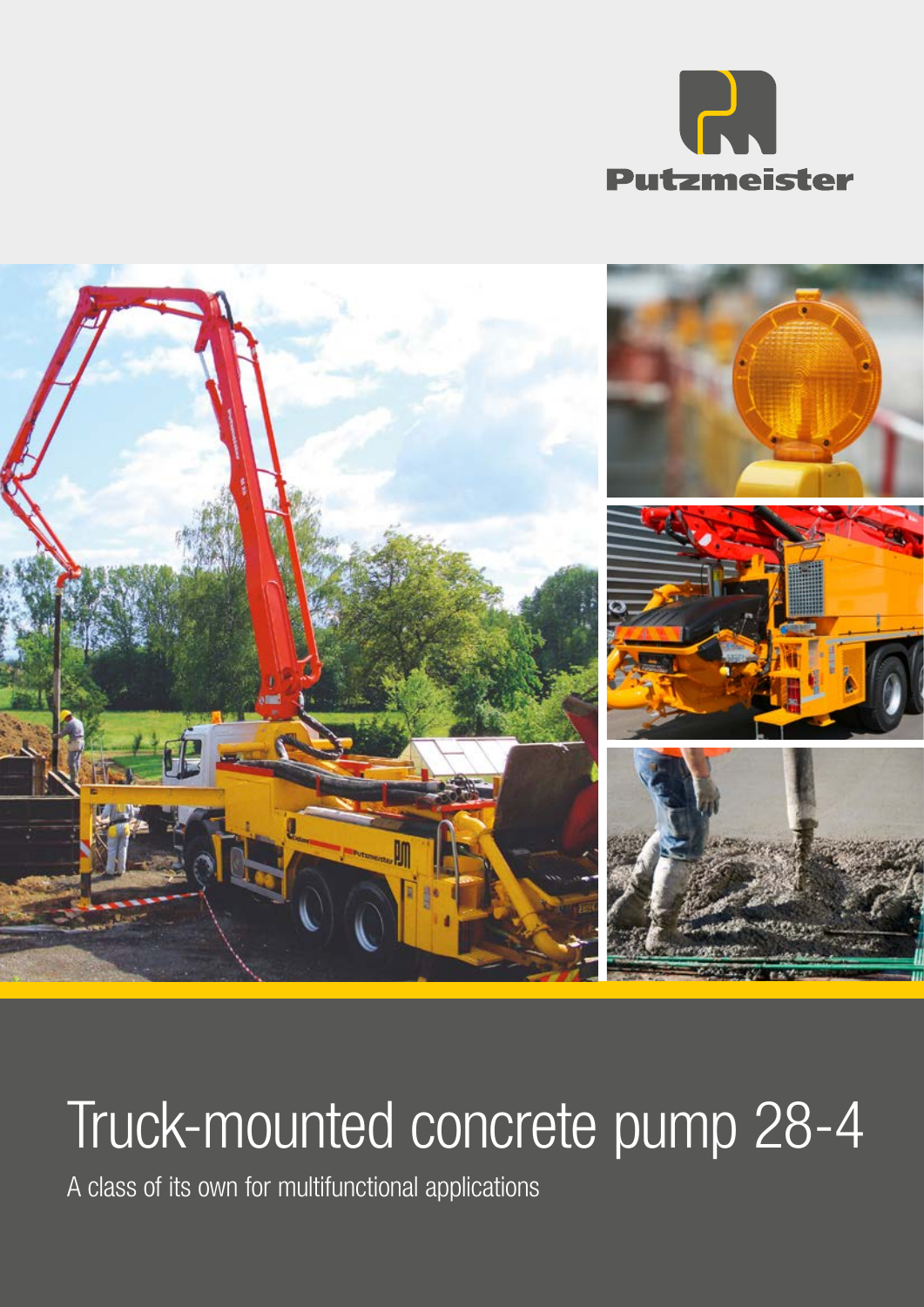More net reach, more flexibility and more cost-efficiency

## Robust technology: pumps, hydraulic system and hopper

The TRD support saves space and allows greater net reach

- Minimal support area: to the front, the 28-4 needs only 5.60 m on 3-axle vehicle (6.20 m on 2-axle vehicle) and to the back, the vehicle width of 2.60 m is sufficient
- Thanks to the direct telescopic support legs, job-site obstacles are no problem



The flexible 28 m Z-fold boom reaches parts where other booms would have long since given up

> ■ Fully operational, equipped with useful accessories, the 28-4 is far below the limits of 26 t total permissible weight (for 3-axle chassis approx. 21 t). Low weight is easy on the

■ The machine can be easily and flexibly equipped with hose and tube magazines, storage

■ With a wheelbase of just 3.60 m (short-stroke pump) or 3.90 m (longstroke pump), the 28-4 is extremely agile and easy to manoeuvre, even on restricted construction sites.





# Optimum versatility thanks to its high weight capacity and comprehensive range of accessories

- Proven reliability the S-transfer tube
- Free flow hydraulic system in a closed circuit (almost the only manufacturer)
- Fewer switchovers thanks to large cylinder volumes
- Extremely wear-resistant
- Very smooth running
- Low-maintenance modular pump unit
- High cylinder fill level
- Longer service life thanks to internally chromed delivery cylinders, as standard
- Low hopper fill level of approx. 130 cm (unsupported)
- Operator-friendly hopper
- Powerful pumps available for any application
- The 28-4 has 1.7 m more net reach allowing an approx. 16 % more useable working area in comparison with a 26 m boom
- Thanks to the Z-fold, the 28-4 is quickly ready for use
- The flexible boom with 4 short arms has optimal slip characteristics to get around any obstacle
- With an unfolding height of just 6.50 m. ideal for pouring jobs in halls or under bridges
- The compact folded up arm assembly presents no overhang when manoeuvring
- vehicle and increases its service life.
- racks, tool boxes etc.
- 



The container can be lowered hydraulically to make handling the pipes and hoses simpler (option, only available in conjunction with a 4200 mm wheelbase)

# More reliability, greater efficiency, higher flexibility, lower costs

### Supplied as standard:

- EPS (Ergonic<sup>®</sup> Pump System)
	- EOC (Ergonic<sup>®</sup> Output Control)
	- EGD (Ergonic<sup>®</sup> Graphic Display)
	- EGD-RC (radio with display and enhanced setting options)
		- Additional cable remote control

### Optional:

- EBC (Ergonic<sup>®</sup> Boom Control)
- EBC with Follow Me

Supplied as standard: Internally chromed delivery cylinders